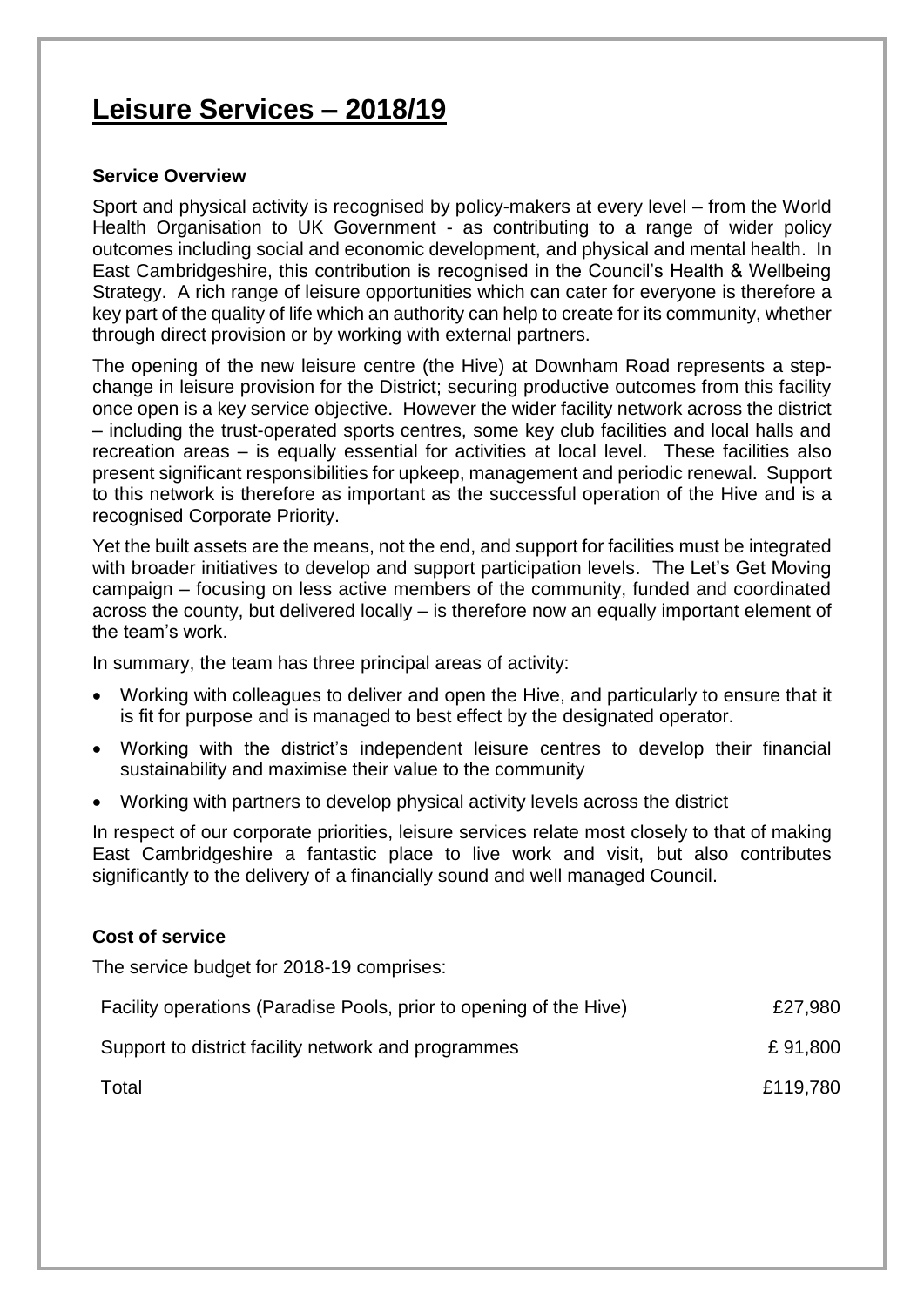### **Staffing information**

The leisure services team comprises a Senior Officer and a Physical Activity Coordinator – employed by the Authority, with external funding - who work in collaboration with colleagues and a range of external partners.

| <b>Post</b>             |                            | <b>Full/Part time</b> | <b>Area of Department</b> |
|-------------------------|----------------------------|-----------------------|---------------------------|
| Senior<br>Officer       | Leisure Services Full time |                       | All                       |
| Physical<br>Coordinator |                            | Activity Full time    | Activity development      |

### **Forward planning for Councillors**

| <b>Proposed</b><br>date of<br>decision | <b>Item</b>                                                                                                                                | <b>Service</b><br>Area     | <b>Service</b><br><b>Delivery</b><br>Champion | <b>Committee</b>                      |
|----------------------------------------|--------------------------------------------------------------------------------------------------------------------------------------------|----------------------------|-----------------------------------------------|---------------------------------------|
| March 2018                             | <b>Approval of Service</b><br><b>Delivery Plan</b>                                                                                         | Leisure<br><b>Services</b> | <b>Cllr Richard</b><br><b>Hobbs</b>           | Community<br><b>Services</b>          |
| <b>April 2018</b>                      | <b>Mepal Outdoor</b><br>Centre preferred<br>partner                                                                                        | Leisure<br><b>Services</b> |                                               | Asset<br>Development, Full<br>Council |
| May 2018                               | Grant funding<br>proposals for 2018-<br>19                                                                                                 | Leisure<br><b>Services</b> | <b>Cllr Richard</b><br><b>Hobbs</b>           | Community<br><b>Services</b>          |
| October 2018                           | Review and update<br>to SLA grant awards<br>Service Plan<br>Review<br><b>Public Health</b><br><b>Physical Activity</b><br>Programme review | Leisure<br><b>Services</b> | <b>Cllr Richard</b><br><b>Hobbs</b>           | Community<br><b>Services</b>          |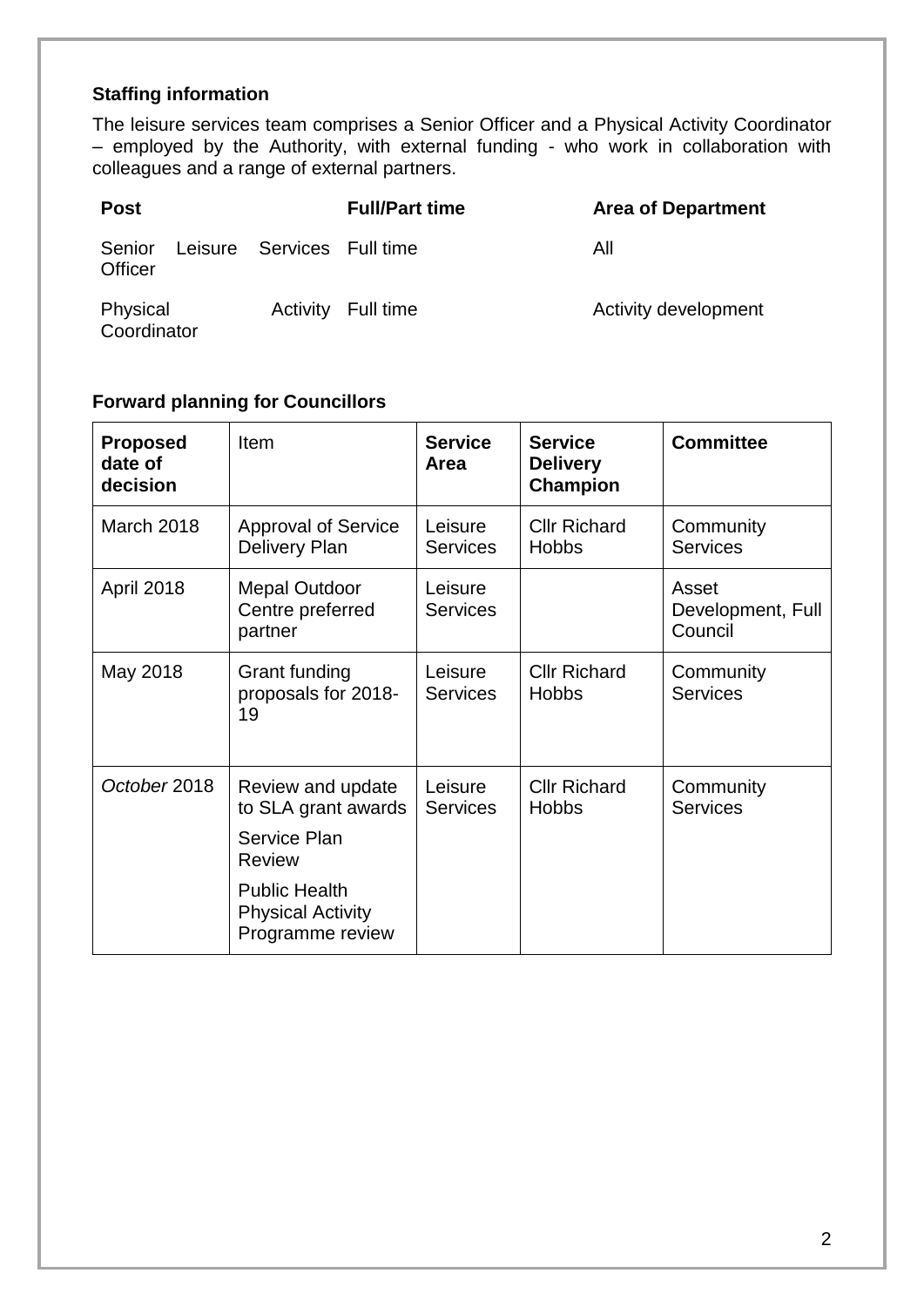#### **Strategy map- 2018/2019**

#### **To support the development of the new indoor leisure centre at Downham Road and ensure that it fulfils the Council's project objectives**

**To lead the modernisation of the district's leisure facility network**

**To extend active leisure opportunities across the District in collaboration with partner agencies and local stakeholders**

## **Customers**

Trained staff and a comprehensive understanding of service from the Service Delivery **Champion** 

**Ensure that the Council's corporate risks are managed effectively and mitigations are put in place to reduce impact**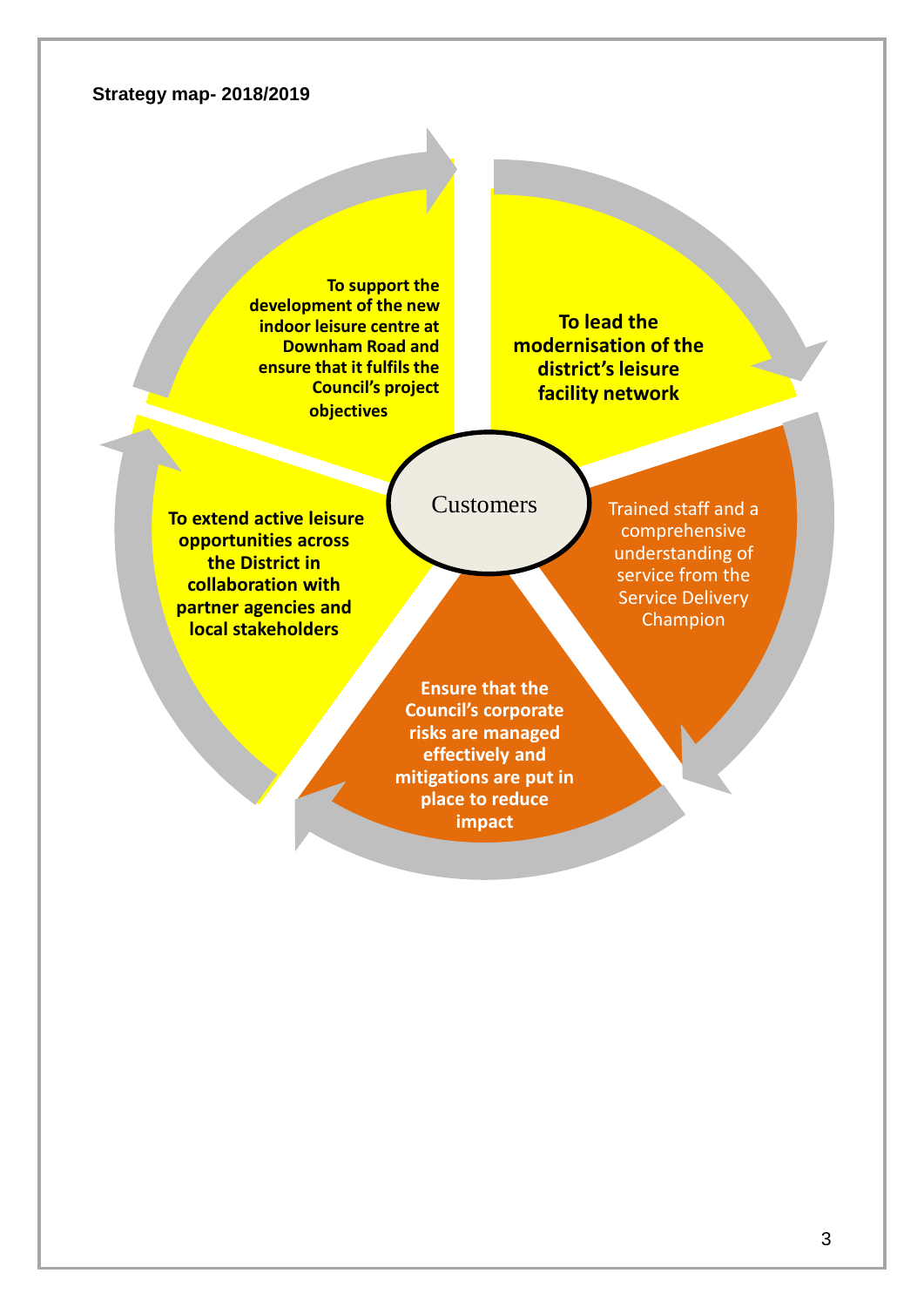| <b>Performance Measure</b>                                                                                                        | <b>Link to Corporate Plan</b><br><b>Priority</b> | Target and reporting timescale (i.e.<br>6 monthly or annually)                                                                                                                                           | <b>Baseline from previous year/output from</b><br>previous year                                                                              | <b>Owner and co-</b><br>owners                                                                                              |
|-----------------------------------------------------------------------------------------------------------------------------------|--------------------------------------------------|----------------------------------------------------------------------------------------------------------------------------------------------------------------------------------------------------------|----------------------------------------------------------------------------------------------------------------------------------------------|-----------------------------------------------------------------------------------------------------------------------------|
| To lead the modernisation of the<br>district's leisure facility network                                                           | A fantastic place to live, work<br>and visit     | To work with facility-providers to identify<br>potential developments in their facilities,<br>programmes and services, operations and<br>organisational arrangements<br>Annual review                    | New centre at Littleport operational, options under<br>examination for Ross Peers, roofing works at Burwell<br>impending                     | Victor Le Grand,<br><b>Senior Leisure</b><br><b>Services Officer</b>                                                        |
|                                                                                                                                   |                                                  | To optimise the long-term impact and<br>effectiveness of the Council's grant funding<br>and other financial support to leisure centres<br>and programmes<br>Funding approvals to fit bid submissions and | Funding for 2017-18 wholly project-based<br>Process, criteria and objectives to be further reviewed<br>for 2018-19                           | Victor Le Grand,<br>Senior Leisure<br><b>Services Officer</b>                                                               |
|                                                                                                                                   |                                                  | committee cycles<br>Review six-monthly                                                                                                                                                                   |                                                                                                                                              |                                                                                                                             |
|                                                                                                                                   |                                                  | To support bids for external funding and<br>investment as appropriate<br>Annual review                                                                                                                   | Bid support to EOSA (Ely Hockey Club) for pitch<br>renewal, Burwell Sports Centre (roof works)                                               | Victor Le Grand,<br>Senior Leisure<br><b>Services Officer</b>                                                               |
|                                                                                                                                   |                                                  | To identify and negotiate with partner<br>organisations for a sustainable future for the<br><b>Mepal Outdoor Centre</b>                                                                                  | Initial market engagement completed; further proposals<br>pending for final decision and implementation                                      | Victor Le Grand,<br>Senior Leisure<br><b>Services Officer</b>                                                               |
|                                                                                                                                   |                                                  |                                                                                                                                                                                                          |                                                                                                                                              | Emma Grima,<br><b>Director Commercial</b>                                                                                   |
| To extend active leisure<br>opportunities across the District in<br>collaboration with partner agencies<br>and local stakeholders | A fantastic place to live, work<br>and visit     | Development of programmes, services and<br>facilities in accordance with the ECDC Sport<br>& Physical Activity strategy                                                                                  |                                                                                                                                              | Victor Le Grand,<br><b>Senior Leisure</b><br><b>Services Officer</b>                                                        |
|                                                                                                                                   |                                                  | Annual review                                                                                                                                                                                            |                                                                                                                                              | Sophie Edwards,<br><b>Physical Activity</b><br>Coordinator                                                                  |
|                                                                                                                                   |                                                  | Implementation of Public Health funded<br>Physical Activity ('Let's Get Moving')<br>programme (2017-19)<br>Six-monthly                                                                                   | Locality Coordinator in post, targets and KPIs agreed<br>with County Council<br>Engagement activity and programme development<br>progressing | Sophie Edwards,<br><b>Physical Activity</b><br>Coordinator<br>Victor Le Grand,<br>Senior Leisure<br><b>Services Officer</b> |



**East Cambridgeshire District Council**

East Cambridge<br>District Council **East Cambridgeshire** 

# **Commitments towards our Vision**

# **Service Delivery Plan - Leisure Services**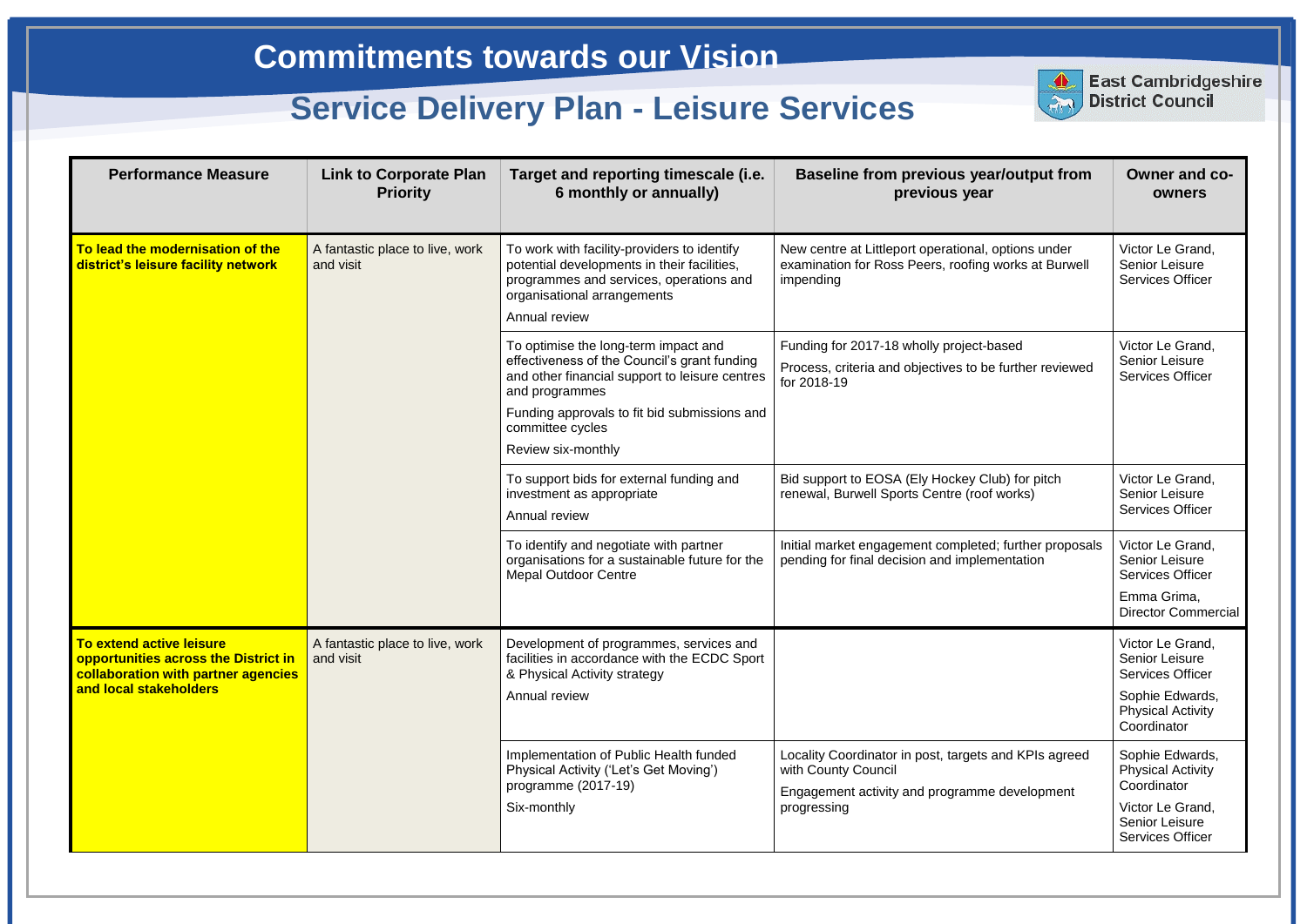| <b>Performance Measure</b>                                                                                                                                 | <b>Link to Corporate Plan</b><br><b>Priority</b>           | Target and reporting timescale (i.e.<br>6 monthly or annually)                                                                                                                                                                                                                                                           | <b>Baseline from previous year/output from</b><br>previous year                                                                                                                                                          | <b>Owner and co-</b><br>owners                                                                                                             |
|------------------------------------------------------------------------------------------------------------------------------------------------------------|------------------------------------------------------------|--------------------------------------------------------------------------------------------------------------------------------------------------------------------------------------------------------------------------------------------------------------------------------------------------------------------------|--------------------------------------------------------------------------------------------------------------------------------------------------------------------------------------------------------------------------|--------------------------------------------------------------------------------------------------------------------------------------------|
|                                                                                                                                                            |                                                            | Monitor and pursue external resource<br>opportunities in collaboration with partner<br>agencies and authorities as appropriate<br>Six-monthly                                                                                                                                                                            | Ely Table Tennis Club (satellite club programme) bid<br>supported and successful<br>Cross-county bids pending to Sport England funding<br>streams<br>Local programme funding pending                                     | Victor Le Grand,<br><b>Senior Leisure</b><br><b>Services Officer</b><br>Sophie Edwards,<br><b>Physical Activity</b><br>Coordinator         |
| To support the development of the<br>new indoor leisure centre at<br>Downham Road and ensure that it<br><b>fulfils the Council's project</b><br>objectives | A fantastic place to live, work<br>and visit               | Develop and implement contract<br>management, operational arrangements and<br>service plans in consultation with the<br>appointed operator<br>Six-monthly                                                                                                                                                                | Operator appointment finalised, discussions in progress<br>regarding transitional arrangements, future operational<br>& contract arrangements, activity programming and<br>links to wider activity development processes | Victor Le Grand,<br><b>Senior Leisure</b><br><b>Services Officer</b><br>Sally Bonnett,<br>Infrastructure &<br>Strategic housing<br>Manager |
|                                                                                                                                                            |                                                            | Engagement with Project Team to ensure<br>that facility-mix, design and construction are<br>carried through to optimise the operation<br>and service outcomes from the centre<br>Six-monthly                                                                                                                             | Work in progress, build close to completion, fit-out<br>pending                                                                                                                                                          | Sally Bonnett,<br>Infrastructure &<br>Strategic housing<br>Manager<br>Victor Le Grand,<br><b>Senior Leisure</b><br><b>Services Officer</b> |
|                                                                                                                                                            |                                                            | Ensure continuing high performance &<br>service standards compliance at Paradise<br>Pools<br>Six-monthly                                                                                                                                                                                                                 | Ongoing through informal monitoring and responses to<br>user / media enquiries or comments as required.                                                                                                                  | Victor Le Grand,<br><b>Senior Leisure</b><br><b>Services Officer</b>                                                                       |
| To ensure that the Council's<br>corporate risks are managed<br>effectively and mitigations are put<br>in place to reduce impact                            | Delivering a financially sound<br>and well managed Council | To regularly review higher level corporate<br>risks, including:<br>Long-term closure of Mepal Outdoor<br>Centre<br>Loss of facilities or services of trust-<br>operated centres<br>Regulatory breaches at Council- or trust-<br>operated facilities<br>Delays to completion or opening of new<br>district leisure centre | New objective (Oct 2017) work ongoing                                                                                                                                                                                    | Victor Le Grand,<br><b>Senior Leisure</b><br><b>Services Officer</b>                                                                       |